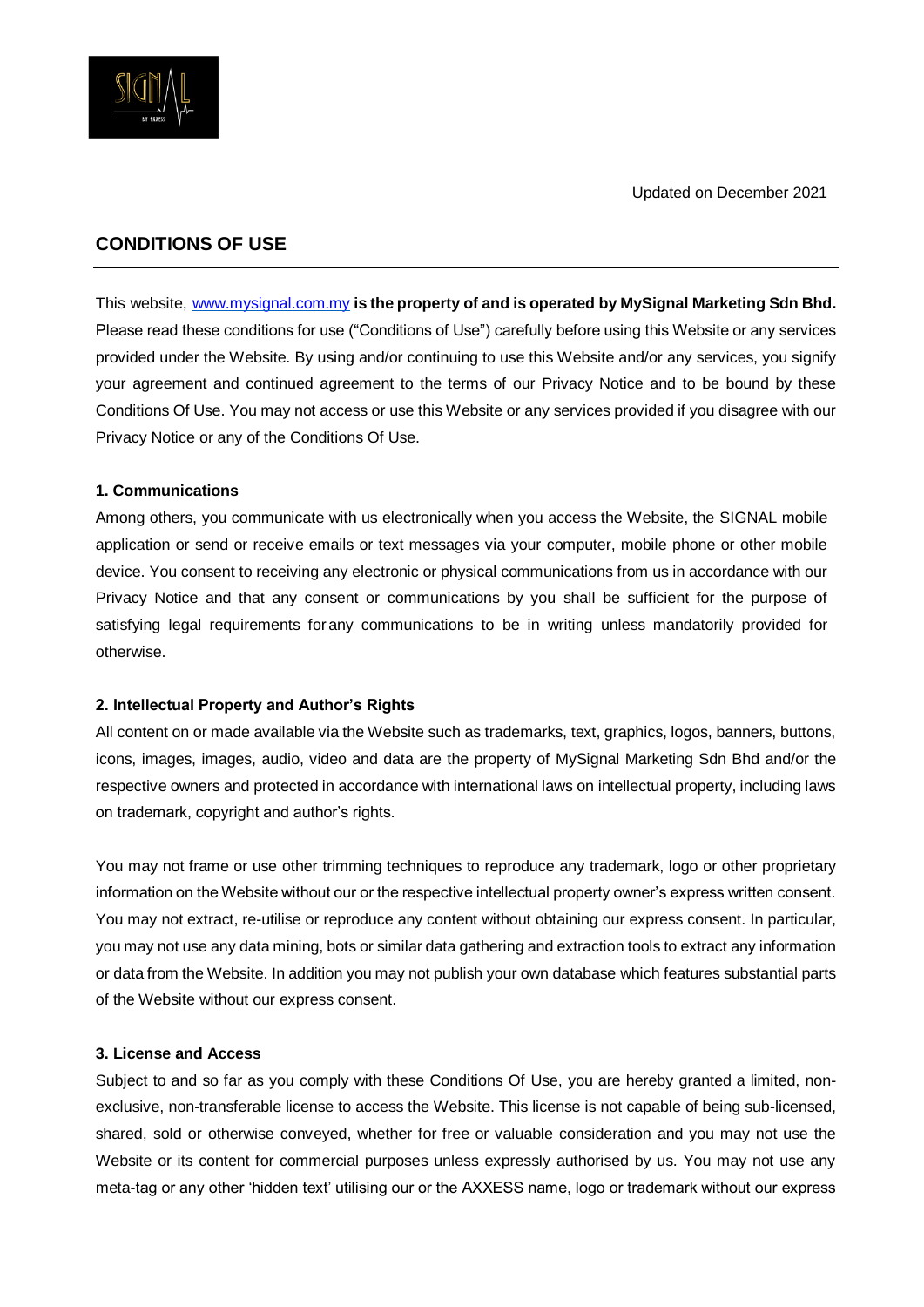

consent.

All rights not expressly granted to you under (as applicable) these Conditions Of Use, Privacy Notice and Terms and Conditions of Subscription remain the rights of MySignal Marketing Sdn Bhd. You undertake that you shall not use the Website for fraudulent purposes or any illegal activities or for any purpose or manner which causes annoyance, inconvenience or anxiety to other users or which causes disruption to other users of the Website or services.

### **4. Security**

You are responsible for any acts or transactions performed on the Website using your username and password and are therefore responsible for maintaining the security and confidentiality of your account and username and password. You should not disclose the username and password used by you to access the Website to any other person. You must inform us immediately if you suspect your username and/or password has been compromised or used by any other person.

### **5. Cookies and Hyperlinks**

We may embed or use cookies and other similar software or programmes on the Website and you hereby acknowledge such use. You may set your browser or mobile device to block such cookies or programmes but the blocking of such cookies may result in the impairment of certain functionalities of our Website such as your language of preference not being used.

Clicking certain hyperlinks on the Website may direct you to third party websites. MySignal Marketing Sdn Bhd is not responsible for any content on such third party websites or for any damages suffered in visiting and using these third party websites.

# **6. MySignal Marketing Sdn Bhd's Role and Liability**

While MySignal Marketing Sdn Bhd may facilitate transactions with customers who are participating in the SIGNAL Plan, MySignal Marketing Sdn Bhd is not a party nor an agent to any party in such transactions and accordingly, we are not responsible or liable for any losses incurred by any party as a result from any transaction.

Furthermore, MySignal Marketing Sdn Bhd will not be liable for:

- 1. any losses not directly caused by any breach on our part;
- 2. business losses including loss of profit, revenue, contracts, anticipated savings, data, goodwill or wasted expenditure; and
- 3. any consequential losses
- 4. In any event, our liability is limited to the amount of the monthly subscription paid.